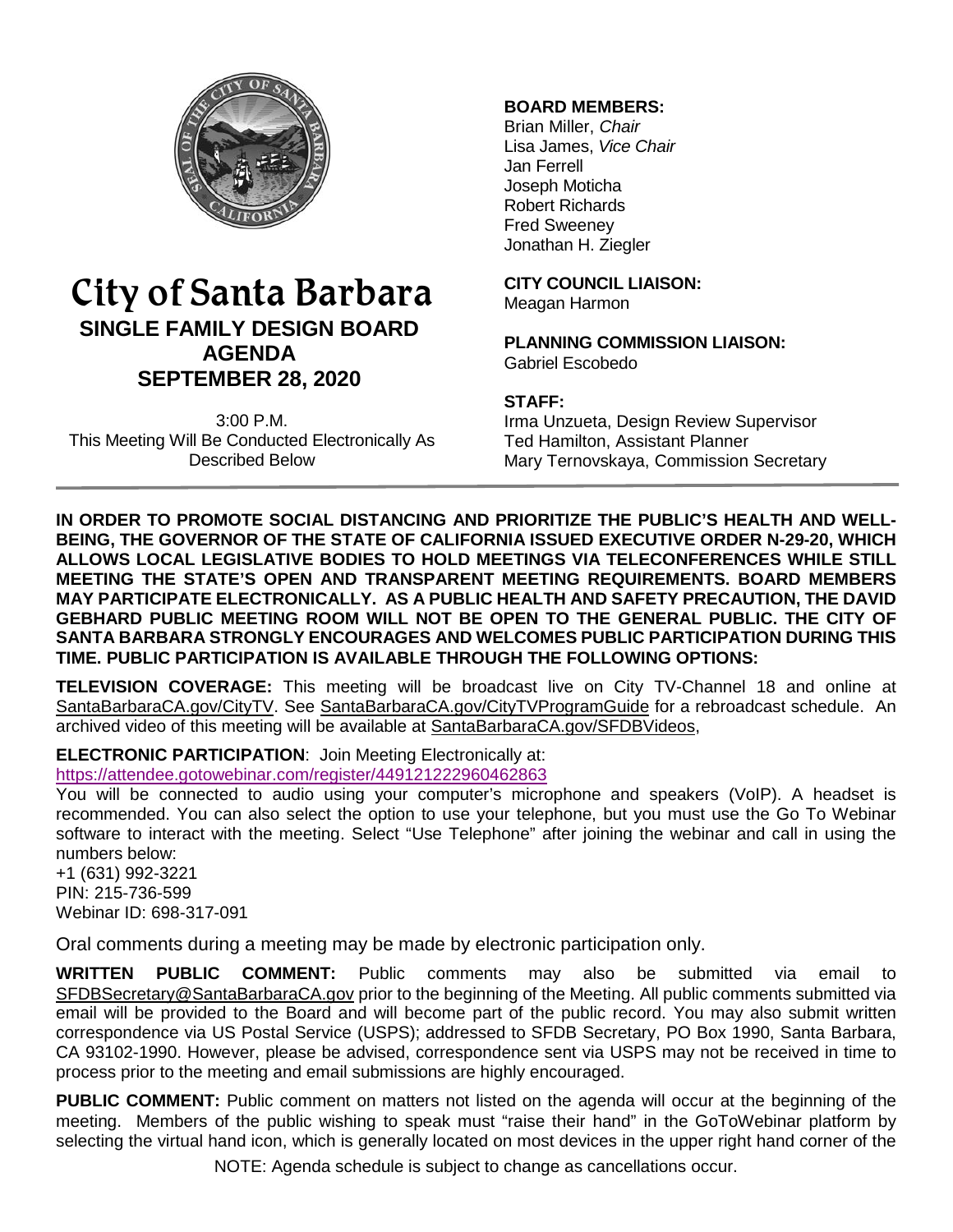screen. When persons are called on to speak, their microphone will be activated and they will be notified to begin speaking. Each speaker will be given a total of 2 minutes to address the Board. Pooling of time is not allowed during general public comment. The time allotted for general public comment at the beginning of the meeting is 30 minutes. The Board, upon majority vote, may decline to hear a speaker on the grounds that the subject matter is beyond the Board's subject matter jurisdiction.

**PUBLIC COMMENT ON AGENDIZED ITEMS:** Members of the public wishing to speak on a matter on the agenda must "raise their hand" in the GoToWebinar platform by selecting the virtual hand icon during the presentation of that item. The "raise hand" icon is generally located on most devices in the upper right hand corner of the screen. When persons are called on to speak, their microphone will be activated and they will be notified to begin speaking. Each speaker will be given a total of 2 minutes to address the Board. Pooling of time is not permitted during meetings conducted electronically.

If you want to be listed as an interested party on an item you have the following options available to submit a request: 1. Submit an e-mail request to [SFDBSecretary@SantaBarbaraCA.gov,](mailto:SFDBSecretary@SantaBarbaraCA.gov) 2. Call the SFDB Secretary at (805) 564-5470, ext. 3308, or 3. Submit a written request via US Postal Service (USPS); addressed to SFDB Secretary, PO Box 1990, Santa Barbara, CA 93102-1990. **You will need to provide your Name, Email Address, Mailing Address, and the project number (PLN) you want to be added to.**

**AGENDAS, MINUTES, REPORTS, & PUBLIC RECORD WRITINGS:** Documents relating to agenda items are available for review online at **SantaBarbaraCA.gov/SFDB**. If you have any questions about the posted documents, contact Ted Hamilton, Assistant Planner, at (805) 564-5541 or email [THamilton@SantaBarbaraCA.gov.](mailto:THamilton@SantaBarbaraCA.gov) You may contact City Planning staff at (805) 564-5470 for general questions about the status of a case.

**PUBLIC HEARING PROCEDURE:** The following review steps explain the sequence that all projects must undergo during a public hearing: 1. Introduction by the Chair; 2. Staff Comments (optional); 3. Applicant Presentation; 4. Public Comment (if any); 5. Questions from the Board/Commission; 6. Comments from the Board/Commission; 7. Board/Commission Discussion; and 8. Board/Commission Action.

**AMERICANS WITH DISABILITIES ACT:** If you need services or staff assistance to attend or participate in this meeting, contact the SFDB Secretary at (805) 564-5470, ext. 3308. If possible, notification at least 48 hours prior to the meeting will usually enable the City to make reasonable arrangements. Specialized services, such as sign language interpretation or documents in Braille, may require additional lead time to arrange.

**APPEALS:** Decisions of the SFDB may be appealed to the City Council. In order to promote social distancing and protect the health and wellbeing of the public, the City Clerk will no longer be accepting appeals over the counter at City Hall. For further information and guidelines on how to appeal a decision to City Council, please contact the City Clerk's office at [Clerk@SantaBarbaraCA.gov](mailto:Clerk@SantaBarbaraCA.gov) as soon as possible. **Appeals and associated fee must be submitted in writing, and** *via email to [Clerk@SantaBarbaraCA.gov](mailto:Clerk@SantaBarbaraCA.gov) and by first class mail postage prepaid* **within 10 calendar days of the meeting at which the Board took action or rendered its**  decision. Appeals and associated fee post marked after the 10<sup>th</sup> calendar day will not be accepted.

**STATE POLITICAL REFORM ACT SOLE PROPRIETOR ADVISORY:** State law, in certain circumstances, allows an architect, engineer, or a person in a related profession who is a "sole practitioner" to make informational presentation of drawings or submissions of an architectural, engineering, or similar nature to the same Board on which he or she is seated, if the practitioner does not advocate for the project.

**LICENSING ADVISORY:** The Business and Professions Code of the State of California and the Municipal Code of the City of Santa Barbara restrict preparation of plans for certain project types to licensed professionals. See SFDB Guidelines 2.1.2A and 3.1.2C for specific information.

**NOTICE:** On Thursday, September 24, 2020, this Agenda was posted on the outdoor bulletin board at the Community Development Department, 630 Garden Street and online at [SantaBarbaraCA.gov/SFDB.](http://www.santabarbaraca.gov/gov/brdcomm/nz/sfdb/agendas.asp) Approximate times are set for each item; however, the schedule is subject to change.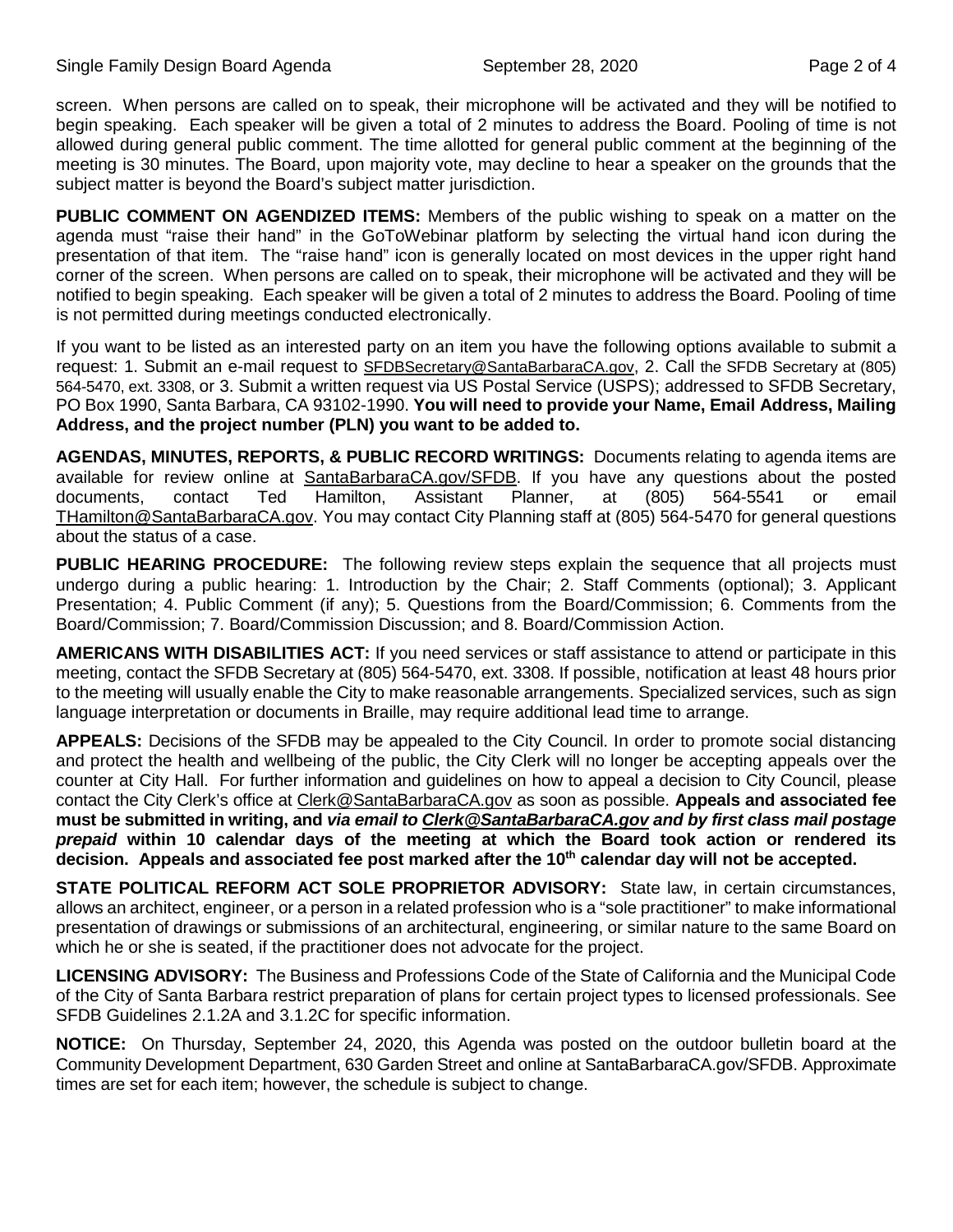# **PLEASE BE ADVISED**

The following advisories are generally also contained in the City's Single Family Design Board General Design Guidelines and Meeting Procedures [\(SFDB Guidelines\)](http://www.santabarbaraca.gov/services/planning/design/boards/sfdb.asp). The specific SFDB Guideline number is listed after each advisory. Applicants are encouraged to review the full version of the SFDB Guidelines.

- The approximate time the project will be reviewed is listed to the left of each item. It is suggested that applicants arrive 15 minutes early. The agenda schedule is subject to change as cancellations occur. Staff will attempt to notify applicants of time changes. (3.2.2)
- The applicant's presence is required. If an applicant is not present, the item will be postponed indefinitely. If an applicant cancels or postpones an item without providing advance notice, the item will be postponed indefinitely and will not be placed on the following SFDB agenda. (3.2.4)
- Substitution of plans is not allowed. If plans differing from the submittal sets are brought to the meeting, motions for Project Design Approval or Final Approval will be contingent upon staff review for code compliance. (3.2.4)
- Concept review comments are generally valid for one year. Per SMBC 22.22.180, a Project Design Approval is valid for three years from the date of the approval unless a time extension has been granted or a building permit has been issued. Projects with a valid land use approval will also automatically extend the Project Design Approval expiration date. (3.2.9) An SFDB approval does not constitute a Zoning clearance or a Building and Safety Permit.
- CEQA Guidelines §15183 Exemptions (Projects Consistent with General Plan). Under this California Environmental Quality Act (CEQA) Guidelines section, projects with new development (new nonresidential square footage or new residential units) qualify for an exemption from further environmental review documents if (1) they are consistent with the General Plan development density evaluated in the 2011 General Plan Program Environmental Impact Report, and (2) any potentially significant project-specific impacts are addressed through existing development standards. Section 15183 exemptions are determined by staff based on a preliminary environmental review process. A decision-maker CEQA finding is required for a Section 15183 exemption. City Council General Plan environmental findings remain applicable for the project.

#### **NOTICE OF LINKED DIGITAL PLANS**

*Hyperlinks to project plans are provided in the agenda. If the project plan is available, you will see the address in the agenda displayed as a blue underlined text. To view the project plans, simply click on the blue underlined address.*

**NOTE TO APPLICANTS:** Applicants are urged to access the Design Review Submittal Quick Reference Guide available at [SantaBarbaraCA.gov/PlanningHandouts](http://www.santabarbaraca.gov/services/planning/forms/planning.asp?utm_source=CommunityDevelopment&utm_medium=PlanningHandouts&utm_campaign=QuickLinks) to view the *required* and suggested submittal items for each review level of a project. **Applicants will be limited to 15 minutes for project presentation and a timer will be available on screen for reference. It is at the Chair's discretion to allow applicants additional presentation time.**

# **GENERAL BUSINESS**

A. Public Comment.

Any member of the public may address the Board for up to two minutes on any subject within its jurisdiction that is not scheduled on this agenda for a public discussion.

- B. Approval of the minutes of the Single Family Design Board meeting of **September 14, 2020**.
- C. Approval of the Consent Calendar of **September 21** and **September 28, 2020**.
- D. Announcements, requests by applicants for continuances and withdrawals, future agenda items, and appeals.